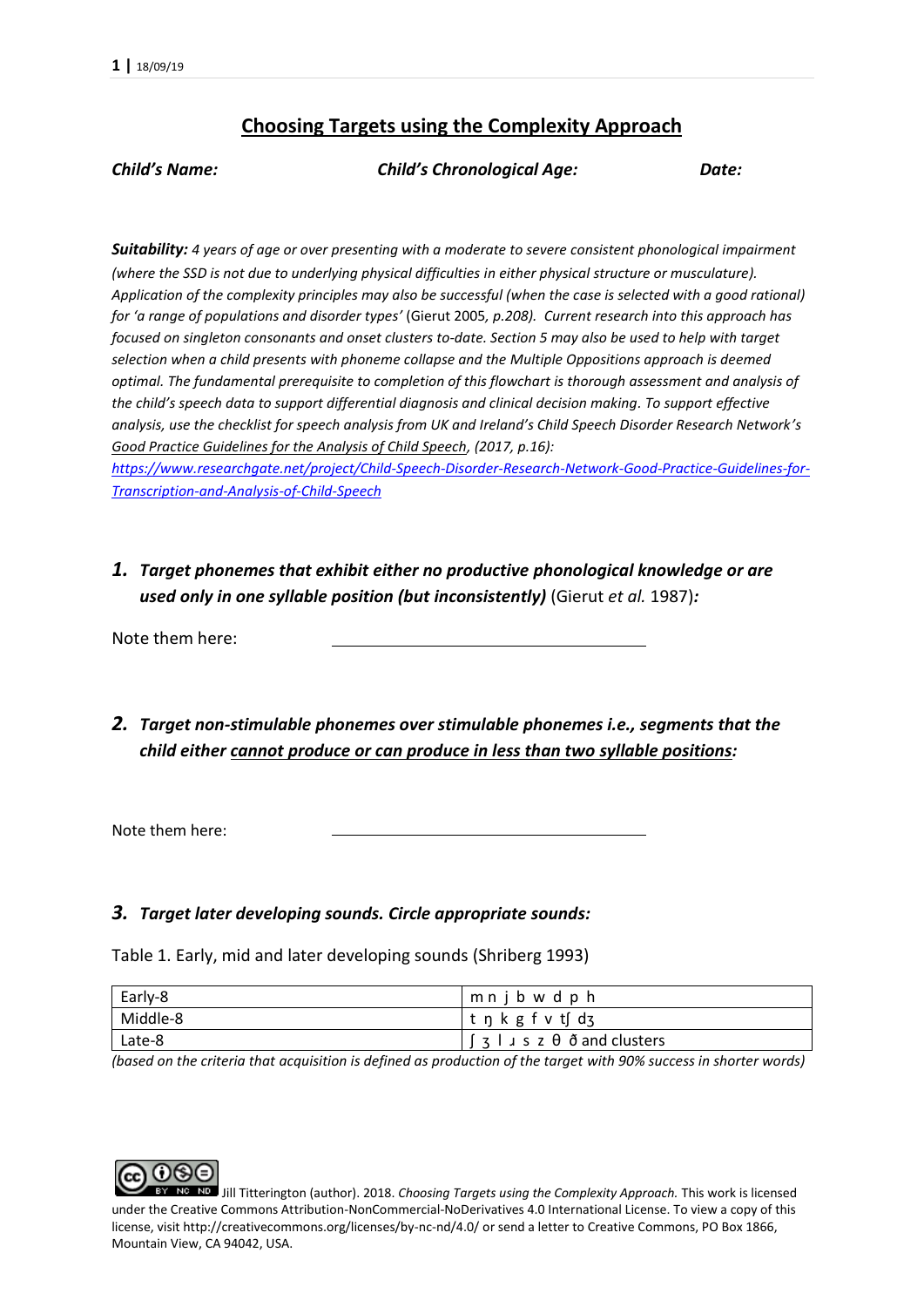*4. Target marked consonants/clusters first. Recall that presence of a more marked form will drive the system to develop less marked forms naturally. Circle appropriate classes of sounds:*

| Complexity - moving from most to least<br>marked | <b>Speech Sound Class</b>                  |  |  |
|--------------------------------------------------|--------------------------------------------|--|--|
| MOST (hardest)                                   | Clusters                                   |  |  |
|                                                  | proceed to point 6 if targeting this level |  |  |
|                                                  | Affricates                                 |  |  |
|                                                  | Fricatives                                 |  |  |
|                                                  | Voiceless stops                            |  |  |
|                                                  | Voiced stops                               |  |  |
|                                                  | Liquids                                    |  |  |
|                                                  | <b>Nasals</b>                              |  |  |
| LEAST (easiest)                                  | Vowels                                     |  |  |

Table 2. Markedness of Speech Sound Classes

Adapted from Bowen [\(http://www.speech-language-therapy.com\)](http://www.speech-language-therapy.com/)

*5. Target maximal phonological contrasts (when targeting singletons)* either using:

maximal oppositions (the erred target is contrasted with a maximally different sound that is used by the child e.g., *sea* versus *me)* or an empty set approach (two targets **not** used by the child are contrasted e.g., *sew* versus *low).* The multiple oppositions approach where the erred target is contrasted with up to 4 phonemes it substitutes e.g., **l**eap vs **sh**eep, **s**eep, **w**eep does not tie in directly with the complexity approach as the first principle for target selection is based on setting up direct homonymy based on the pattern of phoneme collapse. However, multiple oppositions is mentioned here because its second principle of target selection is that the phonemes selected from the collapse should be as maximally opposed to one another in relation to place, manner and voice and as maximally distinct from the substituted sound as possible. Use the table below to help you identify maximal contrasts. *Recall that Non-major class distinctions are VPM; Major class features distinguish between major groupings of sounds in languages e.g., Cs versus Vs, glides vs Cs, obstruents (stops, fricatives, affricates) vs sonorants (nasals, liquids, glides and vowels). Major class distinctions produce more widespread and generalizable effects than non-major class distinctions when selecting targets for therapy. This type of target selection increases saliency of the target and drives the child's system to fill the gaps below the levels targeted producing more widespread effects.*

Table 3. Feature Differences Between Contrasts (adapted from Bowen [\(http://www.speech-language](http://www.speech-language-therapy.com/)[therapy.com\)](http://www.speech-language-therapy.com/))

|                         | <b>FEATURE DIFFERENCES</b>   |              |               |                    |
|-------------------------|------------------------------|--------------|---------------|--------------------|
|                         | Non-major Class Distinctions |              |               |                    |
| <b>CONTRASTS</b>        | Coronal<br>Labial<br>Dorsal  |              |               | <b>Major Class</b> |
|                         | <b>PLACE</b>                 | <b>VOICE</b> | <b>MANNER</b> | Features           |
| E.g., $<$ sh> vs $<$ m> | $\checkmark$                 | ✔            | ✔             | Obstruent vs       |
|                         |                              |              |               | sonorant YES       |
|                         |                              |              |               |                    |
|                         |                              |              |               |                    |
|                         |                              |              |               |                    |

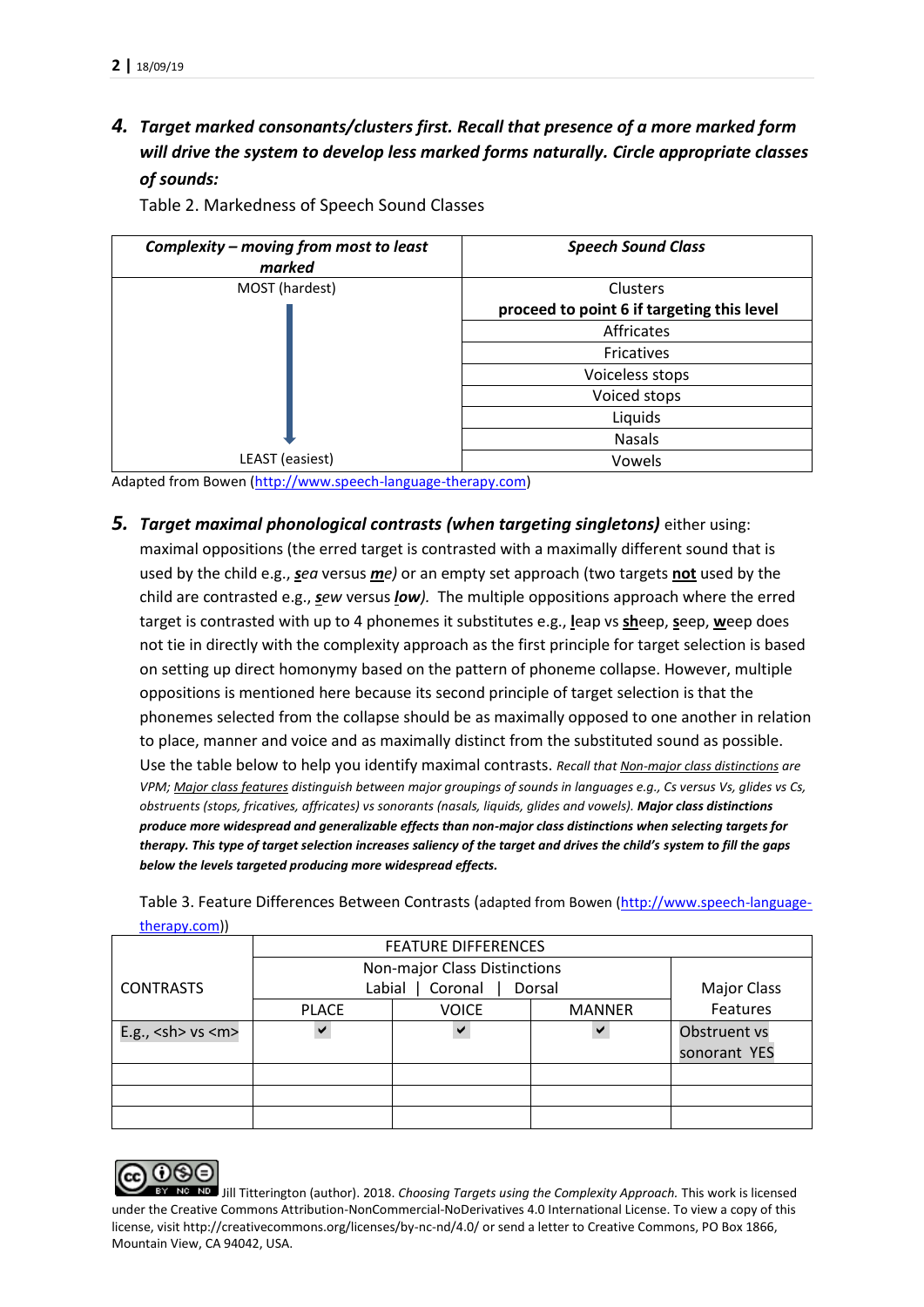### *6. Targeting clusters:*

- Highlight all onset clusters targeted in the speech sample you have collected and note the child's realisations for each. It is appropriate to select clusters to target in therapy if the child is using either no clusters or a limited range of clusters, in onset position.
- For each onset cluster realised, calculate the sonority difference between the segments in that cluster by subtracting the sonority values for each segment as shown in table 4 below e.g., if the child produces [bwʉ] for <br/>blue>, b=6 and w=1, 6-1=5 (aim for two samples of each sonority difference shown in table 5).

Table 4. Sonority Scale for Consonants (Steriade 1990)

| Sound Class           | V'less<br>stops | stops | Voiced   Voiceless   Voiced<br>fricatives   fricatives | <b>Nasals</b> | Liquids | Glides |
|-----------------------|-----------------|-------|--------------------------------------------------------|---------------|---------|--------|
| <b>Sonority Value</b> |                 |       |                                                        |               |         |        |

Adapted from Bowen [\(http://www.speech-language-therapy.com\)](http://www.speech-language-therapy.com/)

 What is the smallest sonority difference (minimum distance) allowed within the child's speech sound system? Note it here:

### Table 5. Complexity of Cluster

|              | Complexity - moving from most to least complex      | <b>Clusters</b> |                   |
|--------------|-----------------------------------------------------|-----------------|-------------------|
|              | 3-element clusters $(C_1 C_2 C_3)$                  | skw, skr, spl,  | <b>Sonority</b>   |
| <b>MOST</b>  |                                                     | spr             | <b>Difference</b> |
|              | Voiceless fricative + nasal                         | sm sn           |                   |
|              | Voiceless fricative + liquid                        | fl fr thr sl    | 3                 |
|              |                                                     | shr             |                   |
| <b>LEAST</b> | Voiced stop + liquid or Voiceless fricative + glide | bl br dr gl gr  | 4                 |
|              |                                                     | <b>SW</b>       |                   |
|              | Voiceless stop + liquid                             | pl pr tr kl kr  | 5                 |
|              | Voiceless stop + glide                              | tw kw           | 6                 |

Adapted from Bowen [\(http://www.speech-language-therapy.com\)](http://www.speech-language-therapy.com/), Gierut (1999), Gierut and Champion (2001), Morrisette *et al.* (2006)

- Do not consider the adjuncts /st, sk, sp/ because they do not behave like the other 'true clusters'. They may be among the earlier acquired clusters (not as marked as other forms) and therapy that has focused on them has shown that they can result in patchy learning of clusters and overgeneralisation of /s/ in onset position (Gierut 1999 ; Gierut and Champion 2001; Morrisette *et al.* 2006).
- Do not consider /sm, sn/ because they may behave like the adjuncts /st, sp, sk/and again give patchy outcomes (Storkel 2018b).
- Do not consider consonant + /j/ clusters which also behave differently from 'true clusters' (Barlow *et al.* 2010).

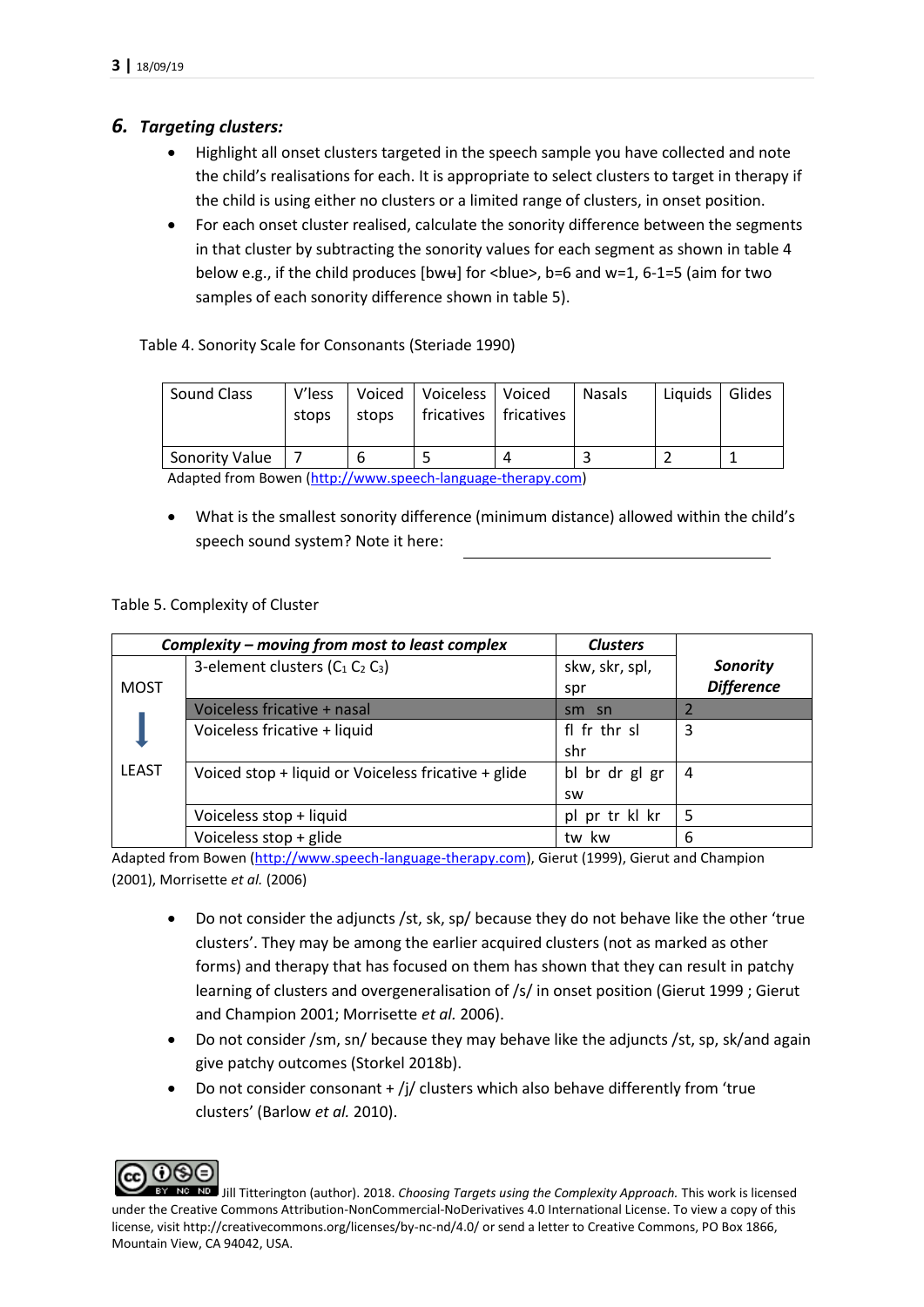- Do not include /str/ if you are considering 3-element clusters because it is difficult to interpret its sonority value due to all its segments being coronal and it is a particularly unique combination of consonants in English (Gierut and Champion 2001).
- Do select clusters to target in therapy that have less of a sonority difference than the minimal difference used by the child (and are therefore more marked). In theory, the more complex the cluster sequence worked on therapy, the more system-wide change and generalisation seen.
- If you are considering working on 3-element clusters e.g.,  $\frac{\sqrt{5}}{1}$  C<sub>1</sub> C<sub>2</sub> C<sub>3</sub>: (1) The phonemes in positions  $C_2$  C<sub>3</sub> i.e., stops, liquids and glides, must be evident in the child's phonetic/phonemic inventories; (2) If the child has more PPK of /s/ than  $C_2$  or  $C_3$  i.e., uses /s/ more frequently to appropriately signal meaningful differences in speech, then choose 2-element clusters instead (Storkel 2018a); (3) *Changes to the target should not be expected to generalise post-therapy but associated changes to other easier and less marked areas of phonological development are expected*.

# *7. Contrasting singletons or cluster selected for therapy<sup>1</sup> :*

## *8. Selection of type of word considering frequency and density:*

While research in this area is still in the early stages, consideration of word density and word frequency is important because of the potential to increase the effectiveness and efficiency of phonological intervention (Storkel 2018b). The density of each neighbourhood refers to the number of phonetically similar words within it where words from low-density neighbourhoods have few phonetically similar words and from high-density neighbourhoods have many phonetically similar words. Storkel (2018b) recommends the following range of combinations to boost change in the phonological system: high frequency + high density; low frequency + high density; high frequency + mixed density; low frequency + later acquired; nonwords. Clearly, target selection for children who have co-morbid language difficulties (particularly impacting on vocabulary), should focus on combinations using high frequency words. Use of nonwords where you may tell a story supported by pictures to create meaning for the nonwords e.g, *Smit is a monster who likes to eat smanuu and smace…….,* can also be effective at promoting generalisation as therapy focuses completely on the speech target/s to be acquired without the interference of prior lexical knowledge (but will only be appropriate if the child's general development and vocabulary acquisition are within normal limits) (e.g., Morrisette and Gierut 2002; Gierut and Morrisette 2010).

 $1$  For various additional guidance on how to select targets for the complexity approach see: Gierut and Hulse (2010), Barlow, Taps and Storkel (2010), Phonological Assessment & Treatment Target Selection (PATT) [https://slhs.sdsu.edu/phont/the-patt/;](https://slhs.sdsu.edu/phont/the-patt/) Storkel (2018), The Complexity Approach to Phonological Treatmentː How to select treatment target[s https://kuscholarworks.ku.edu/handle/1808/24767](https://kuscholarworks.ku.edu/handle/1808/24767)



**.** 

Jill Titterington (author). 2018. *Choosing Targets using the Complexity Approach.* This work is licensed under the Creative Commons Attribution-NonCommercial-NoDerivatives 4.0 International License. To view a copy of this license, visit http://creativecommons.org/licenses/by-nc-nd/4.0/ or send a letter to Creative Commons, PO Box 1866, Mountain View, CA 94042, USA.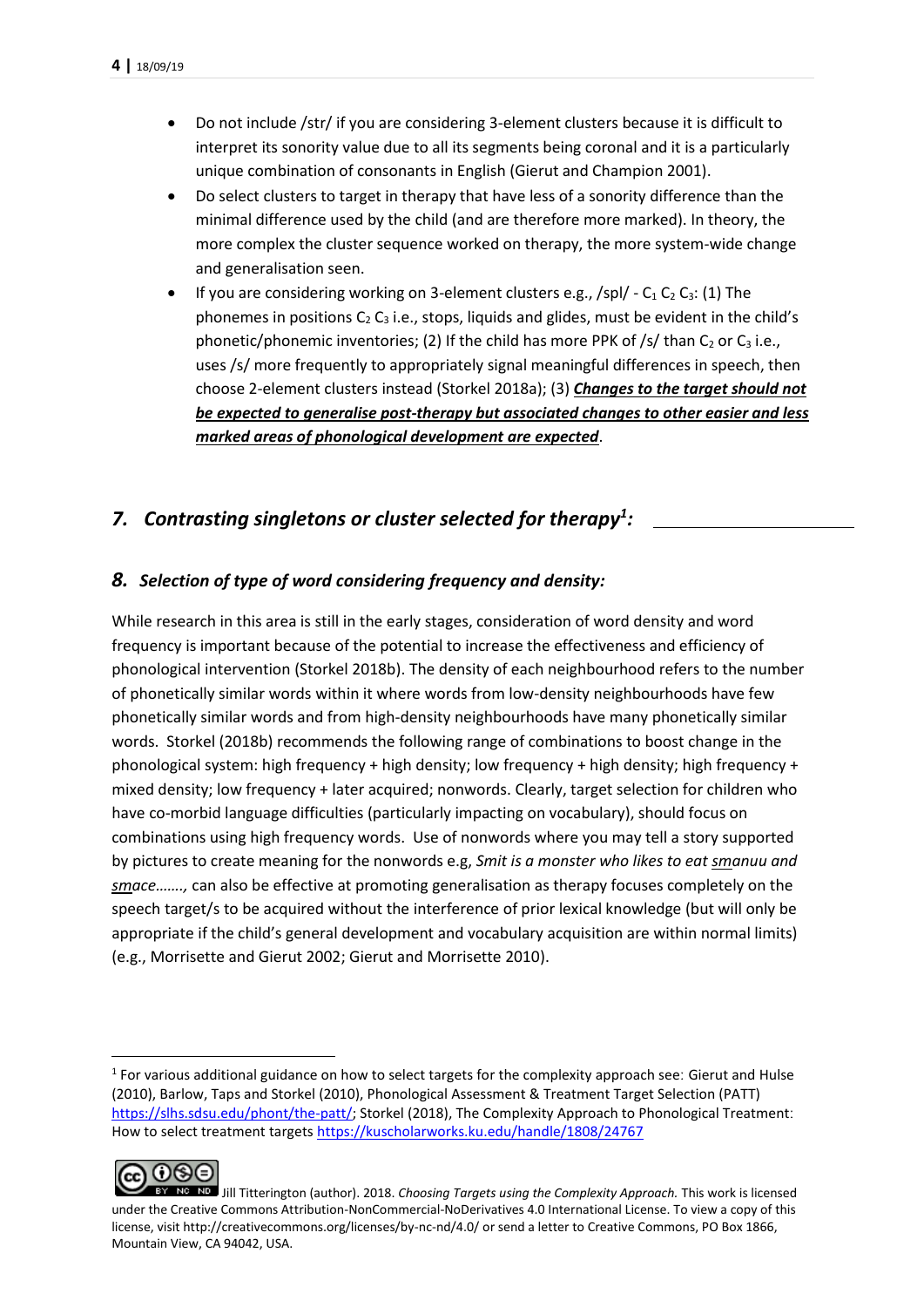If working on **singletons**, create *8 nonword or real word pairs where the targets are always in onset position*. If working on **clusters**, target *one onset cluster in 15-16 words*:



### *9. Develop a probe test (with real words) for each child based on your target selection which will informally let you assess a number of possible areas of generalisation as noted below:*

Each child will require a specific probe to be developed to meet their profile. Based on feedback from SLTs who wanted probes to have clinical practicality (Hegarty et al. submitted), I recommend a 20 item probe test delivered at the start of every fourth session (although Williams (2010) and others recommend using probes of  $\sim$ 40 words long). To attempt to obtain a representative sample with a 20 item probe combine: 15 words with the target phoneme/s in onset, coda and intervocalic positions as appropriate for the targets selected to include 6 monosyllablic, 5 disyllablic and 4 polysyllabic words. Other consonants selected for this probe (and integrated into these words) will be based on the child's phonetic inventory and PPK – i.e., those phonemes that the child has no or limited use of, and may include singletons and clusters. Five utterances dependent on the child's overall expressive language skills gathered from a range of informal/formal resources to support their elicitation should also be included if possible.

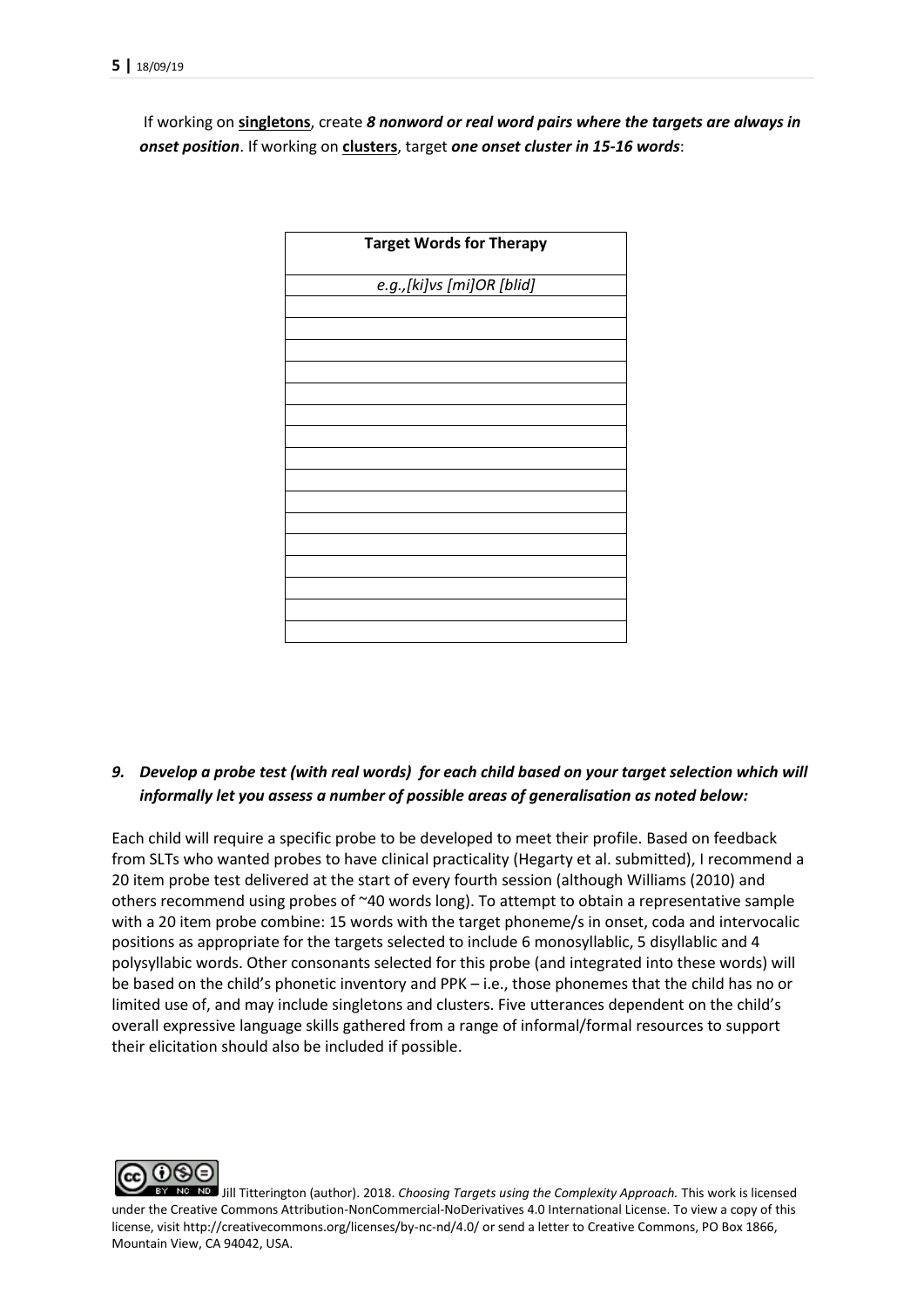Example Scoring sheet for probes (only consonants scored):

| <b>TARGET</b>                           | <b>REALISATION</b>        | A. RAW          | B. RAW          |
|-----------------------------------------|---------------------------|-----------------|-----------------|
|                                         |                           | <b>SCORE</b>    | <b>SCORE</b>    |
|                                         |                           | <b>ACHIEVED</b> | <b>POSSIBLE</b> |
| $E.g., / \leq g/$                       | $[$ j $\epsilon$ g]       | $\mathbf{1}$    | $\overline{2}$  |
| 1.                                      |                           |                 |                 |
| 2.                                      |                           |                 |                 |
| 3.                                      |                           |                 |                 |
| 4.                                      |                           |                 |                 |
| 5.                                      |                           |                 |                 |
| 6.                                      |                           |                 |                 |
| 7.                                      |                           |                 |                 |
| 8.                                      |                           |                 |                 |
| 9.                                      |                           |                 |                 |
| 10.                                     |                           |                 |                 |
| 11.                                     |                           |                 |                 |
| 12.                                     |                           |                 |                 |
| 13.                                     |                           |                 |                 |
| 14.                                     |                           |                 |                 |
| 15.                                     |                           |                 |                 |
|                                         | <b>UTTERANCES</b>         |                 |                 |
|                                         | <b>TARGET</b>             | <b>ACHIEVED</b> | <b>POSSIBLE</b> |
| 16.                                     |                           |                 |                 |
| 17.<br>18.                              |                           |                 |                 |
| 19.                                     |                           |                 |                 |
| 20.                                     |                           |                 |                 |
|                                         | <b>TOTAL SINGLE WORDS</b> |                 |                 |
|                                         | <b>TOTAL UTTERANCES</b>   |                 |                 |
| % FOR SINGLE WORDS: A1-15/B1-15 x 100 = |                           |                 |                 |
|                                         |                           |                 |                 |
| % FOR UTTERANCES: A16-20/B16-20 x 100 = |                           |                 |                 |
| <b>COMBINED %</b>                       |                           |                 |                 |

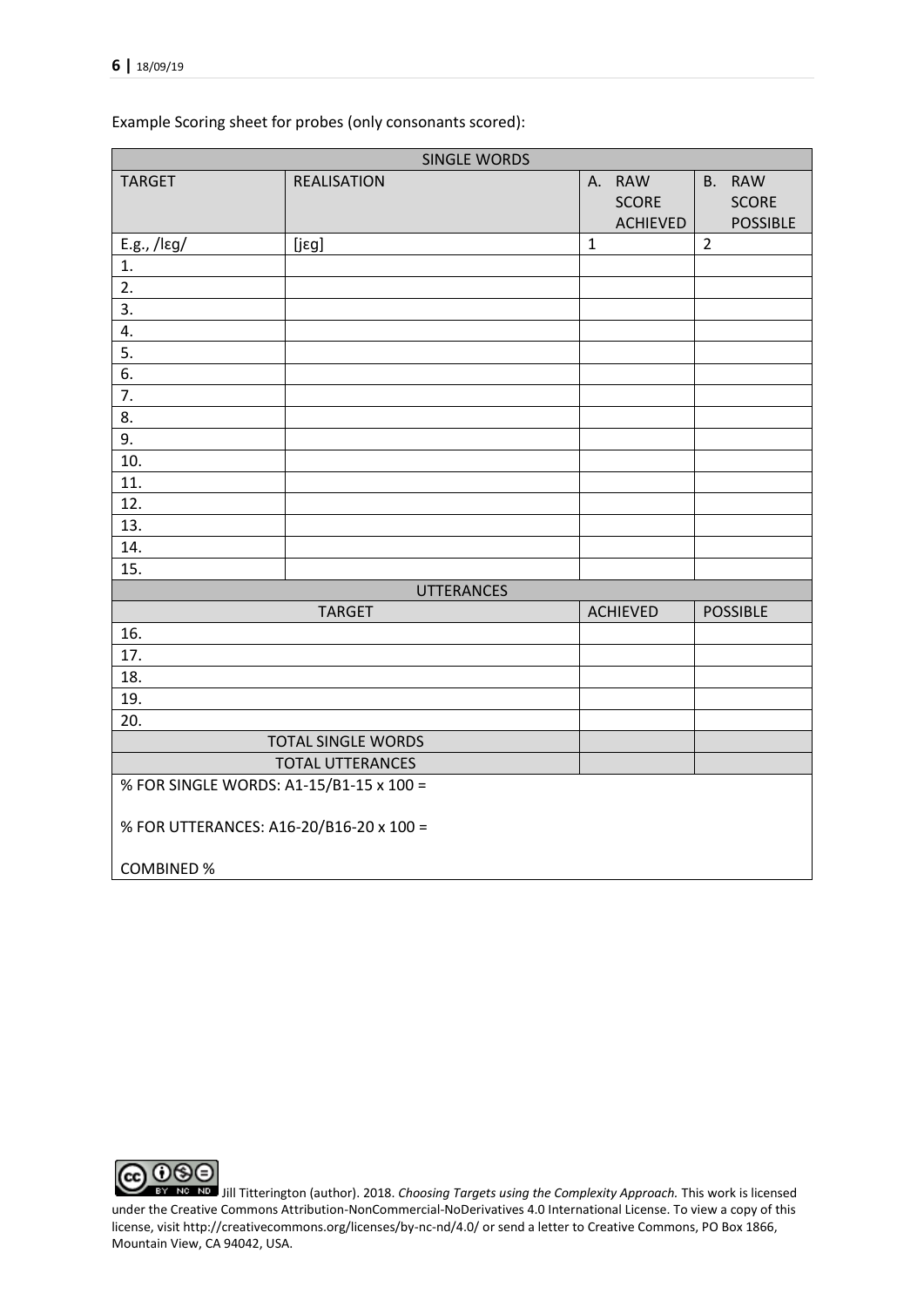### *10. Eliciting 3-element clusters in words/nonwords during intervention:*

Praise and modelling are used to support the development of 3-element clusters at the onset of target words/nonwords. Modelling for erred productions is graded to best support development of the whole 3-element cluster. The table below outlines Gierut and Champions' (2001) recommendations (where a trial is production of all 16 targets within the target words/nonwords). This process is continued until the child can produce 3 consonants in onset position regardless of accuracy (typically requiring the 7 sessions specified for that stage of the protocol). If any of the modelling techniques clearly produce optimal results for the child's productions, it would be worthwhile trialling an increase of its use in preference to the others. Always start and finish a therapy session with a trial that uses modelling emphasizing the full 3-element cluster.

Table 6. Graded modelling Process for use with the 3-element Clusters Approach

**Trial One:** modelling emphasizes the full 3-elements e.g., /**spl**aʃ/

**Trials Two and Three:** modelling emphasizes the first two consonants e.g., /**spə** laʃ/

**Trials Four and Five:** modelling emphasizes the second two consonants e.g., /s **pl**aʃ/

**Trial Six:** modelling emphasizes the full 3-elements e.g., /**spl**aʃ/

Remember that for the 3-element clusters approach changes to the target should not be expected to generalise post-therapy but associated changes to other easier and less marked areas of phonological development are expected.

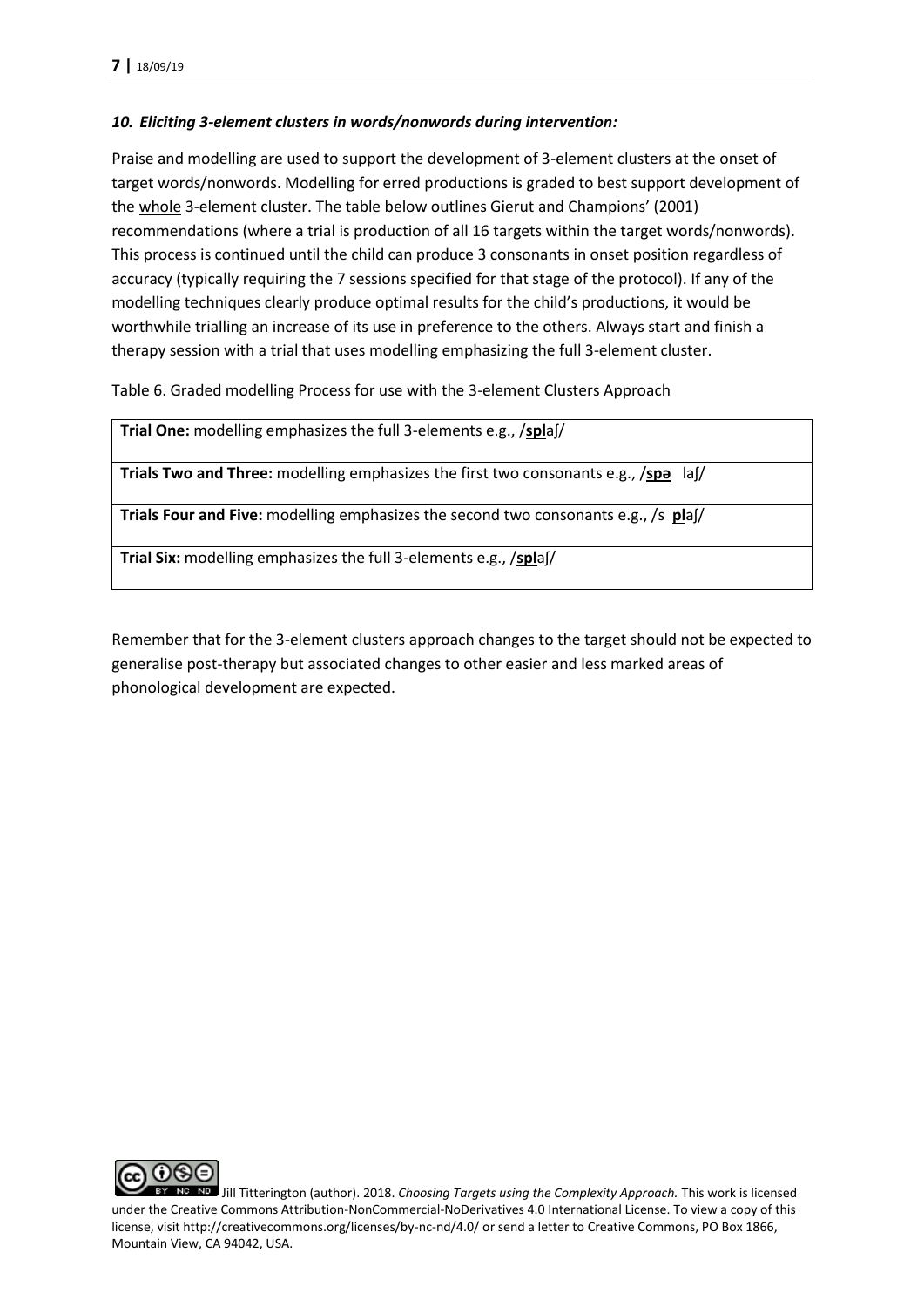#### **Reference List**

- Bates, S., Titterington, J. and UK and Ireland's Child Speech Disorder Research Network. (2017) *Good Practice Guidelines for the Analysis of Child Speech: [https://www.researchgate.net/project/Child-Speech-Disorder-Research-Network-Good-](https://www.researchgate.net/project/Child-Speech-Disorder-Research-Network-Good-Practice-Guidelines-for-Transcription-and-Analysis-of-Child-Speech)[Practice-Guidelines-for-Transcription-and-Analysis-of-Child-Speech](https://www.researchgate.net/project/Child-Speech-Disorder-Research-Network-Good-Practice-Guidelines-for-Transcription-and-Analysis-of-Child-Speech)*
- Barlow, J., Taps, J. and Storkel, H., L. (2010) *Phonological Assessment & Treatment Target Selection (PATT)*:<https://slhs.sdsu.edu/phont/the-patt/>
- Gierut, J. A., Elbert, M. and Dinnsen, D. A. (1987) A functional analysis of phonological knowledge and generalization learning in misarticulating children. *Journal of Speech and Hearing Research*, 30, 462–479.
- Gierut, J. A. and Hulse, L. E. (2010) Evidence-based practice: A matrix for predicting phonological generalization. *Clinical Linguistics & Phonetics*, 24(4–5), 323–334.
- Gierut, J. A. and Morrisette, M.L. (2010) Phonological learning and lexicality of treated stimuli. *Clinical Linguistics & Phonetics*, 24(2), 122–140.
- Gierut, J. and Champion, A. (2001) Syllable onsets II: three-element clusters in phonological treatment. *Journal of speech, language, and hearing research*, 44(4), 886–904.
- Gierut, J.A. (1998). Natural domains of cyclicity in phonological acquisition. *Clinical Linguistics and Phonetics*, 12(6), 481–499.
- Gierut, J.A. (2005) Phonological Intervention: The How or the What? In E. Alan, G. Kamhi, Pollock, Karen, ed. *Phonological disorders in chidlren: Clinical decision making in assessment and intervention*. Baltimore, MD, US: Paul H. Brookes Publishing Co., 201–210.
- Gierut, J.A. (1999) Syllable onsets : Clusters and adjuncts in acquisition. *Journal of Speech, Language , and Hearing Research*, 42(3), 708–726.
- Morrisette, M. L., Farris, A. W. and Gierut, J.A. (2006) Applications of learnability theory to clinical phonology. *Advances in Speech Language Pathology*, 8(3), 207–219.
- Morrisette, M. L. and Gierut, J.A. (2002) Lexical organization and phonological change in treatment. *Journal of Speech, Language , and Hearing Research*, 45(1), 143–159.
- Shriberg, L.D. (1993) Four new speech and prosody-voice measures for genetics research and other studies in developmental phonological disorders. *Journal of Speech and Hearing Research*, 36, 105–140.
- Steriade, D. (1990) *Greek prosodies and the nature of syllabification (Doctoral dissertation, MIT, 1982)*, New York: Garland Press.
- Storkel, H.L. (2018a) Implementing Evidence-Based Practice: Selecting Treatment Words to Boost Phonological Learning. *Language, Speech & Hearing Services in Schools*, 1–15.
- Storkel, H.L. (2018b) The Complexity Approach to Phonological Treatment: How to Select Treatment Targets. *Language, Speech, and Hearing Services in Schools*, 1–19: <https://kuscholarworks.ku.edu/handle/1808/24767>